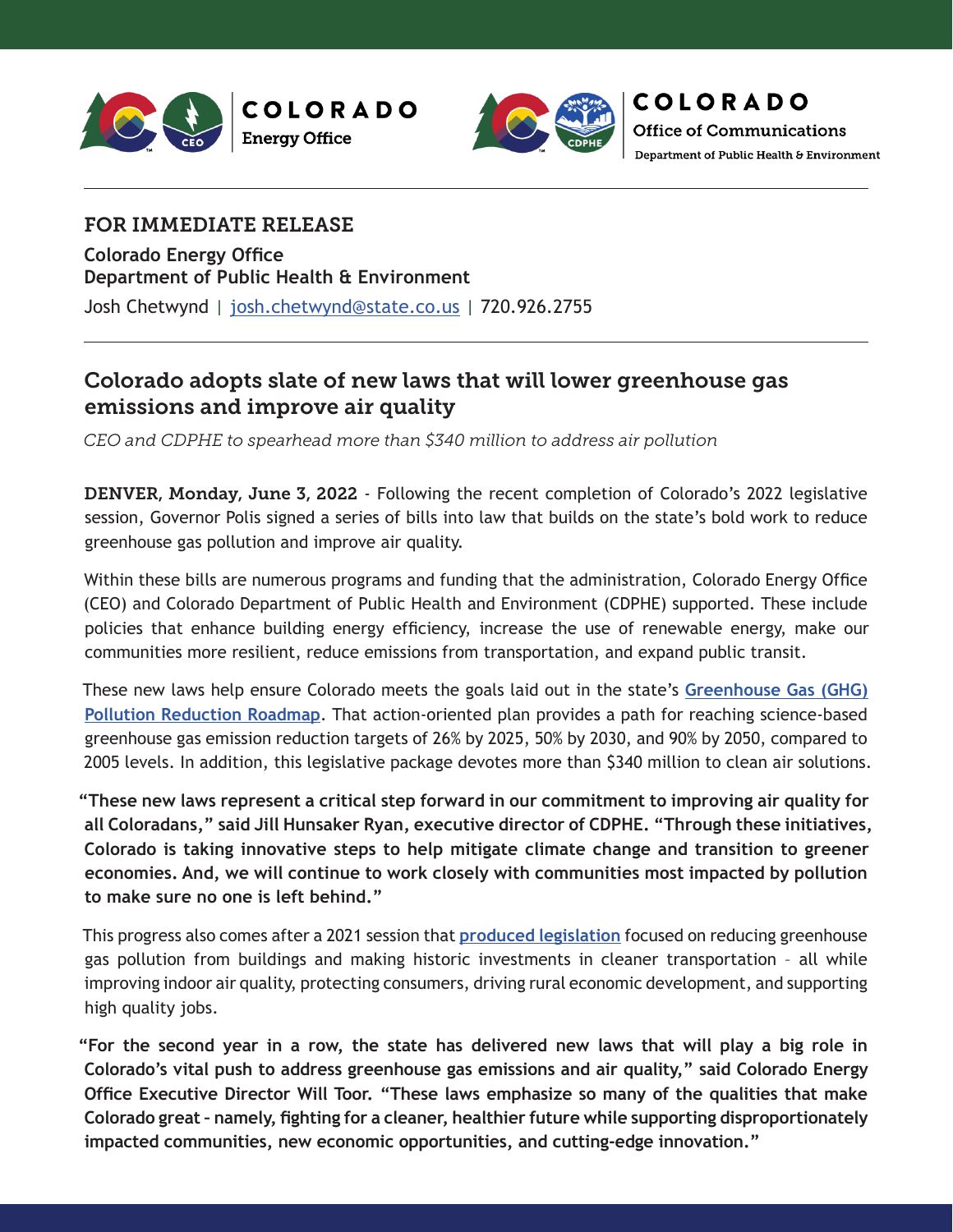*The following is a summary of the newly adopted bills that CEO and CDPHE will have roles implementing:* 

# ■ Climate and air quality (broadly):

**[Senate Bill 22-193 Air Quality Improvement Investments](https://leg.colorado.gov/bills/sb22-193)** delivers a priority set of clean air and climate change investment programs from the Governor's budget. The law includes:

- \$25 million in funding for the Clean Air Grant Program, which will provide grants for energy efficiency improvements, renewable energy, electrification projects, methane capture projects, sustainable aviation fuel, use of low carbon hydrogen, and carbon capture at industrial facilities to achieve additional emission reductions beyond those required by regulation.
- \$12 million in rebates for the purchase of eBikes and for programs that provide eBikes and safety equipment to approximately 12,000 low- and moderate-income Coloradans.
- \$65 million to start a new school bus electrification grant program, which aims to transition Colorado's diesel school bus fleets to electric buses. Grants will be prioritized for vehicles operating in disproportionately impacted communities, the ozone nonattainment area, and schools with high proportions of students receiving free or reduced school meals. The program provides flexibility for applying districts to pay for charging infrastructure and buses, as well as covering administrative costs for applying to both the state and federal electric school bus programs. This will help leverage tens of millions of dollars of additional federal funding.
- \$7 million for an oil and gas aerial monitoring program to identify leaks from such sources as pipelines and flowlines, production pads, tanks, central gathering facilities, and compressor stations to quickly identify, inventory, and fix methane and other leaks from oil and gas infrastructure.
- \$2 million to increase energy efficiency, reduce water use, promote renewable energy implementation, and enhance sustainable practices in operations of cannabis facilities in Colorado which are major uses of electricity and water.

**[House Bill 22-1329 Long Bill \(State Budget\)](https://leg.colorado.gov/bills/hb22-1329)** invests \$47 million over three-year to help address air quality challenges through:

- *• Cutting-edge regulations* Regulatory initiatives to help meet Colorado's ozone, greenhouse gas, and environmental justice goals.
- *• Immediate emissions reductions* Incentives for state and local government, schools, and other public entities to transition from gasoline powered to electric engines for lawn equipment.
- *• Air quality science* Investments in additional and updated air quality data and analysis to inform future strategies and investments.
- *• Community relations* Improvements in communication and outreach capacity to meet public expectations regarding engagement and availability of air quality information.
- *• Driving air pollution control board performance* Support more stringent permitting, compliance, enforcement and oversight as required under the Clean Air Act.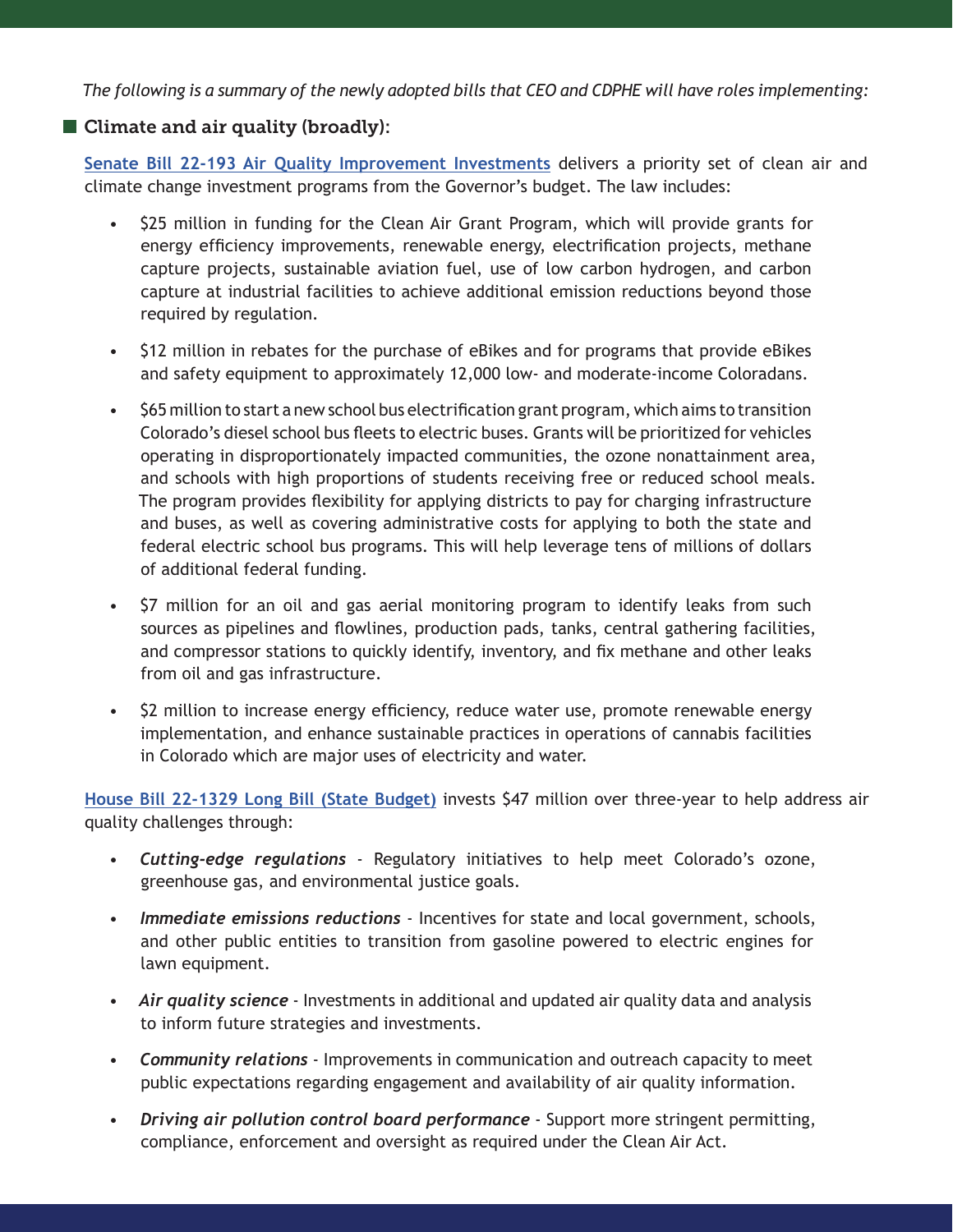#### **E** Emissions from the built environment:

**[House Bill 22-1362 Building Greenhouse Gas Emissions](https://leg.colorado.gov/bills/hb22-1362)** creates requirements for the adoption of the most recent International Energy Conservation Code (IECC) in new buildings, requirements for prewiring for electric vehicles (EV), rooftop solar and heat pumps, and requirements for local adoption of a low carbon code starting in 2026, toward near net zero building energy codes. It also provides:

- \$3 million to support local governments and state agencies in adopting and enforcing advanced energy codes. In part, this will be done through funding technical assistance and training for local building department officials and staff, builders, architects, designers, contractors, and other stakeholders.
- \$1 million to support contractor training.
- \$10 million to the clean air building investments fund for the creation, implementation and administration of the building electrification for public buildings grant program.
- \$10.85 million to the clean air building investments fund for the creation, implementation, and administration of the high-efficiency electric heating and appliances grant program for neighborhood scale electrification.

**[Senate Bill 22-051 Policies To Reduce Emissions From Built Environment](https://leg.colorado.gov/bills/sb22-051)** gives purchasers of an airsource, ground-source and water-source heat pump system, or variable refrigerant flow heat pump system an income tax credit equal to 10% of the purchase price of the heat pump system or heat pump water heater. This legislation provides the same benefit for the purchase and installation of an energy storage system. In addition, the bill waives sales and use taxes in the sale of heat pump systems, heat pump water heaters, storage systems, and other "decarbonizing building materials."

**[House Bill 22-1304 State Grants Investments Local Affordable Housing](https://leg.colorado.gov/bills/hb22-1304)** includes a strong community grants program developed by a multi-agency team with the assistance of stakeholders, to determine a list of sustainable land use best practices aimed at enabling more housing within existing communities. This will be a key factor in assessing a local government's viability for being considered for these affordable housing development grants. It includes \$40 million for grants to local communities to advance land use best practices, including infill development for affordable housing.

**[Senate Bill 22-159 Revolving Loan Fund Invest Affordable Housing](http://leg.colorado.gov/bills/sb22-159)** creates an affordable housing revolving loan fund program. The loan program provides flexible, low-interest, below-market-rate loan funding to assist eligible recipients in obtaining loan projects identified in the bill. The program can include financing for energy improvements in affordable housing, which will provide funding for incremental up-front costs for efficient, electric measures, and renewable energy systems for both existing buildings and new housing construction.

**[Senate Bill 22-185 Security For Colorado Seniors](http://leg.colorado.gov/bills/sb22-185)** extends a key grant program indefinitely. This program continues the support of projects that promote the health, equity, well-being and security of older Coloradans across the state. It includes coordination with the Colorado Energy Office on incentives and potential investments that align with the greenhouse reduction goals described in statute that increase energy efficiency and renewable electricity in buildings used by older Coloradans. It also incentivizes the use of EVs for transporting older Coloradans.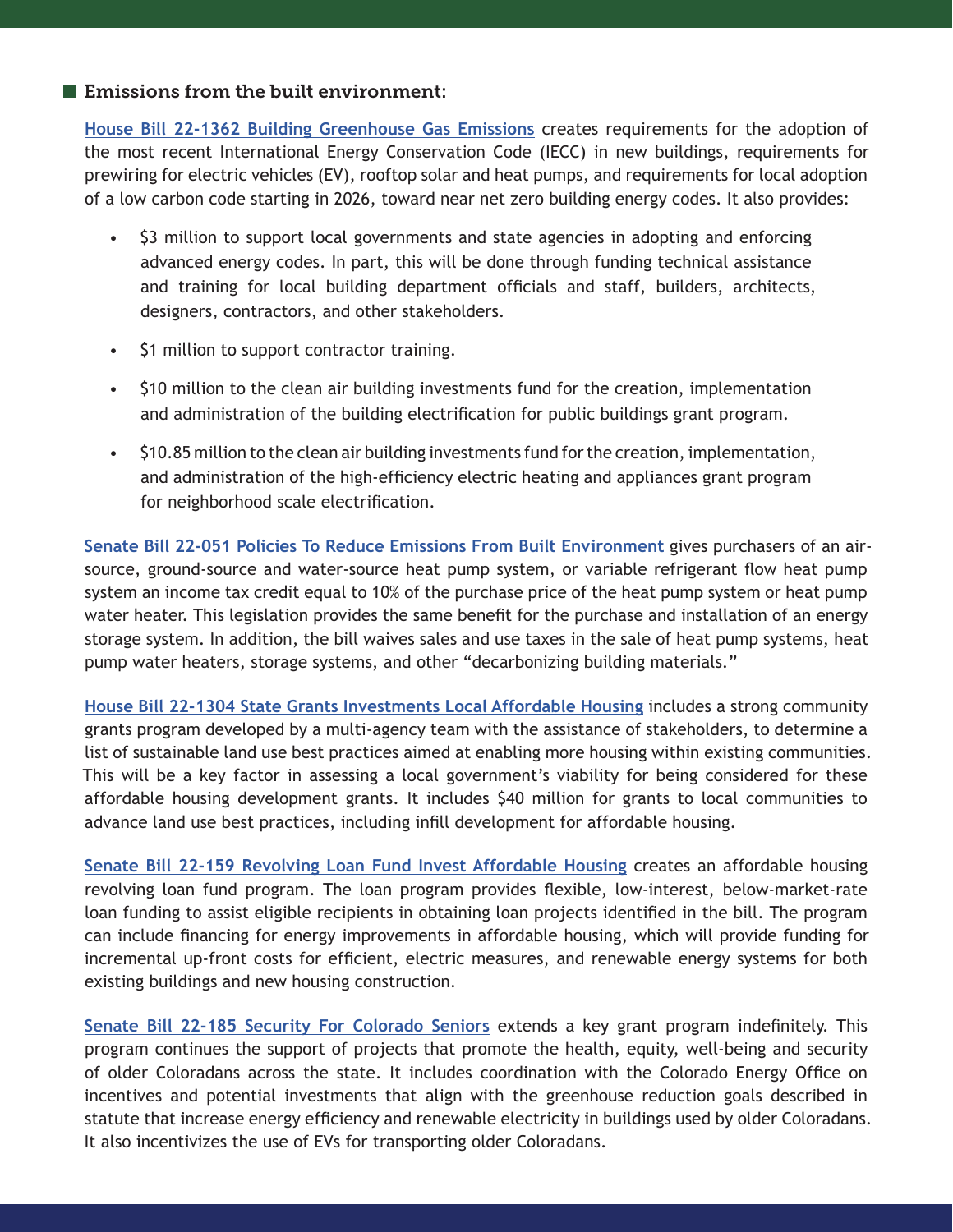## Solutions for 100% Renewable Energy by 2040:

**[House Bill 22-1381 Colorado Energy Office Geothermal Energy Grant Program](https://leg.colorado.gov/bills/hb22-1381)** incentivizes the expansion of Colorado's use of geothermal energy by providing grants to start programs supporting geothermal for electricity generation, space heating and cooling, water heating, and district heating. The \$12 million program will support the development of geothermal heating and cooling as well as public-private partnerships on the development of geothermal electricity generation  $-$  either as a stand-alone, or paired with electrolyzers for the production of green hydrogen.

**[Senate Bill 22-118 Encourage Geothermal Energy Use](https://leg.colorado.gov/bills/sb22-118)** creates a program for basic consumer education and guidance for systems that use geothermal energy for water heating, space heating, or cooling. The bill, which reduces permitting costs and minimizes property tax impacts for geothermal, also establishes a business model for community geothermal gardens, comparable to community solar gardens.

#### Resilience in our communities:

**[Senate Bill 22-206 Disaster Preparedness And Recovery Resources](https://leg.colorado.gov/bills/sb22-206)** aims to strengthen communities affected by natural and climate disasters and incentivizes coordinated statewide planning on climate change preparedness. Elements include:

- A program to help homeowners and businesses rebuild more efficiently after declared natural disasters. A \$20 million pool is being established to deliver a combination of low-interest loans and grant opportunities to cover costs associated with building highperforming, energy-efficient, and resilient homes and structures. These include the installation of high-efficiency space and water heat pumps, work to net zero energy buildings or advanced energy certification, or assistance in adding a battery storage or an electric vehicle charging station.
- The establishment of the Governor's Office of Climate Preparedness. This office will not only increase capacity for recovery efforts, but will also support a climate-prepared future, starting with the development of the climate preparedness roadmap, which will allow the state to be able to anticipate needs in the event of future climate-related events, and will encourage land use patterns to both reduce greenhouse gas emissions and reduce exposure to climate driven hazards, such as wildfires and floods.

**[House Bill 22-1249 Electric Grid Resilience And Reliability Roadmap](https://leg.colorado.gov/bills/hb22-1249)** commissions a grid resilience and reliability roadmap to develop a statewide strategy on the use of microgrids to harden the grid, improve its resilience and reliability, deliver electricity where extending distribution infrastructure may not be practical, and operate autonomously and independently of the grid, when necessary.

**[House Bill 22-1013 Microgrids For Community Resilience Grant Program](https://leg.colorado.gov/bills/hb22-1013)** creates the microgrids for community resilience grant program, with \$3.5 million in funding for initial projects. A cooperative electric association or a municipally owned utility may apply for a grant award to finance the purchase of microgrid resources in eligible rural communities within the utility's service territory that are at significant risk of severe weather or natural disaster events, and in which there are one or more community anchor institutions.